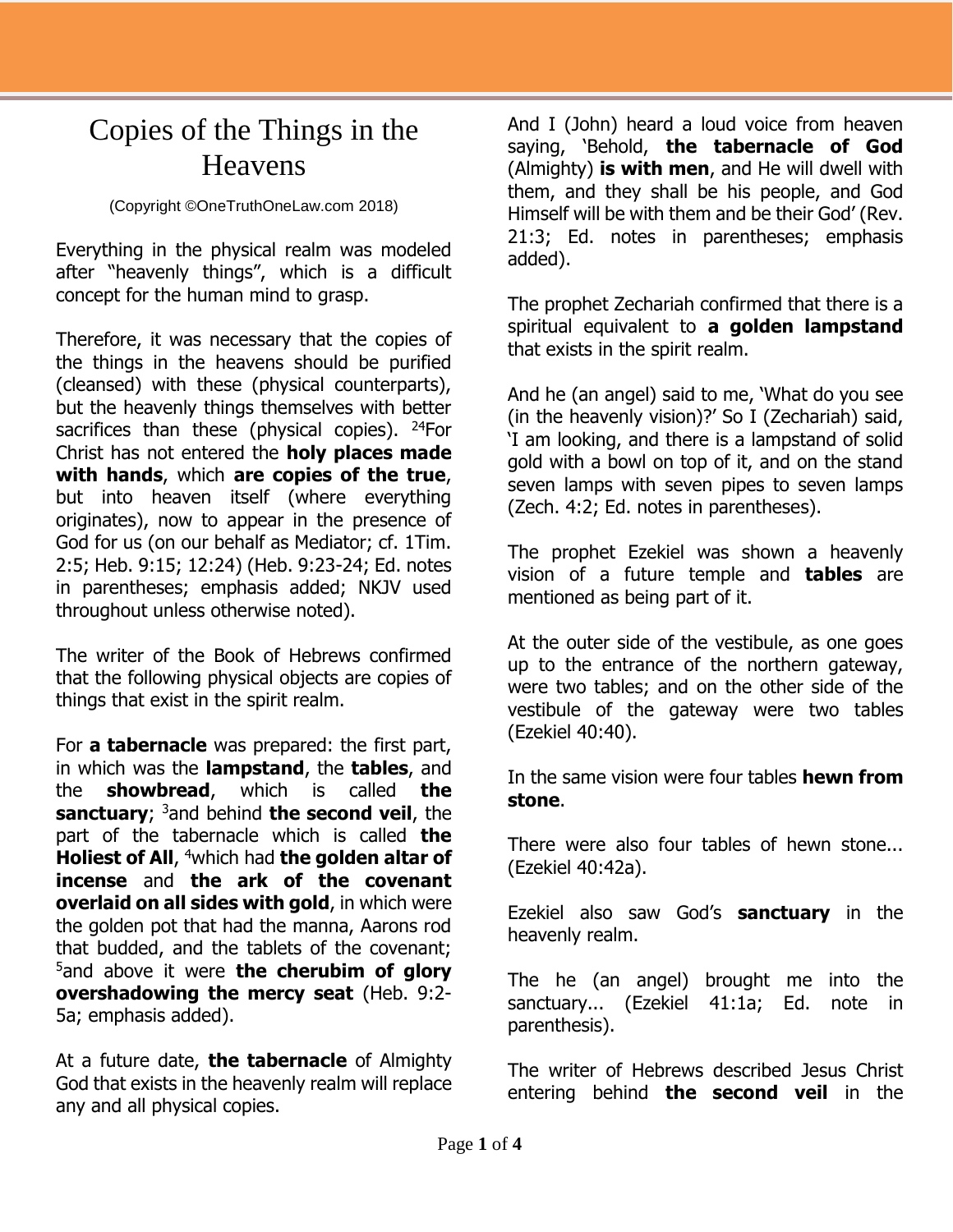heavenly realm. Therefore, Christ entered **the Holiest of All** which is located behind this veil.

This hope we have as an anchor of the soul, both sure and steadfast, and which enters the Presence behind the veil, <sup>20</sup>where the forerunner has entered for us, even Jesus, having become High Priest forever according to the order of Melchizedek (Heb. 6:19-20).

In a heavenly vision, the Apostle John saw a **golden altar** located in front of Almighty God.

Then the sixth angel sounded: And I (John) heard a voice from the four horns of the golden altar which is before God (Almighty) (Rev. 9:13; Ed. notes in parentheses).

John also saw **the ark of the covenant** in Almighty God's heavenly temple.

Then the temple of God was opened in heaven, and the ark of His covenant was seen in His temple… (Rev. 11:19a).

One of **the cherubim of glory** that covered Almighty God's mercy seat is seen in the following section of scripture describing the rebellion of Satan.

You (Lucifer now called Satan) were an anointed cherub who covers (Almighty God's mercy seat); I (Almighty God) established (appointed) you... (Ezekiel 28:14a; Ed. notes in parentheses).

Thunder and lightning and earthquakes are also associated with Almighty God's presence. Therefore, their spiritual counterpart existed in the spirit realm before they were created in the physical realm.

Then the temple of God was opened in heaven, and the ark of His (Almighty God's) covenant was seen in His temple. And there were

**lightnings, noises, thunderings, an earthquake, and great hail** (Rev. 11:10; Ed. note in parenthesis; emphasis added).

It has been assumed erroneously that when lightnings, noises, thunderings and earthquakes are described in various prophecies that these are occurring in the physical realm. However, this is an assumption and in the next section of scripture they are associated with the judgment of Babylon, which is a spiritual city in the realm of the fallen host.

Then the seventh angel poured out his bowl into the air, and a loud voice came out of the temple of heaven, from the throne, saying, 'It is done!' <sup>18</sup>And there were **noises and thunderings and lightnings; and there was a great earthquake**, such a mighty and great earthquake as had not occurred since men were on the earth. <sup>19</sup>Now the great city (spiritual Babylon) was divided into three parts, and the cities of the nations (of the fallen host) fell. And **great Babylon was remembered before God, to give her the cup of the wine of the fierceness of His wrath** (Rev. 16:17-19; Ed. notes in parentheses; emphasis added).

As mentioned previously, there were tables of stone pictured in the spirit realm (Ezekiel 40:42a), but there are also precious stones and metals. These comprised the outer wear of Lucifer before he rebelled against Almighty God.

You (Lucifer prior to becoming Satan) were the seal of perfection, full of wisdom and perfect in beauty. <sup>13</sup>You were in Eden, the garden of God; **every precious stone was your covering: the sardius, topaz, and diamond, beryl, onyx, and jasper, sapphire, turquoise, and emerald with gold** (Ezekiel 28:12b-13a; Ed. note in parenthesis; emphasis added).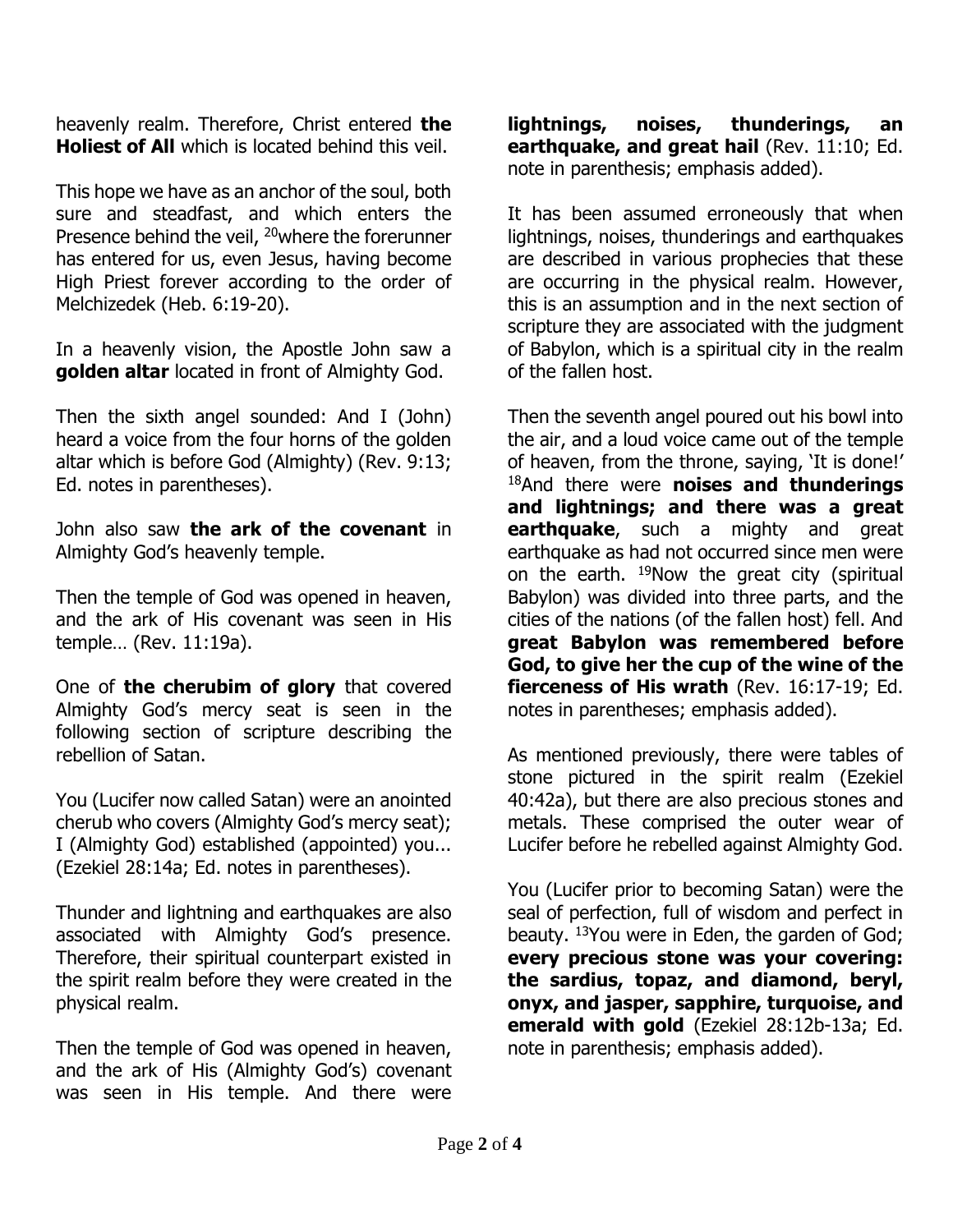Consequently, what appeared in vision as precious stones and metals existed in the heavenly realm prior to the creation of their counterparts in the physical realm. These comprise some of the merchandize used by Satan in his trading activities as described a number of times in scripture. Unfortunately, the manner in which he began conducting this business led him to sin, followed by expulsion from the presence of Almighty God. No doubt there are many of God's laws and commandments still being broken by Satan in these trading practices. It appears from the next scripture that fierce competition leading to violence is one of the negative effects.

**By the abundance of your trading you became filled with violence** within, and you (Lucifer/Satan) sinned (Ezekiel 28:16a; emphasis added).

This conduct is condemned by God and the judgment of this corrupt system, described figuratively as Babylon the Great, is mentioned in the Book of Revelation.

...Alas, alas, that great city Babylon, that mighty city! For in one hour your judgment has come. <sup>11</sup>And the merchants of the earth (see study: Two Earths) will weep and mourn over her, for no one buys their merchandise anymore: <sup>12</sup>**merchandise of gold and silver, precious stones** and pearls... (Rev. 18:10b-11a; Ed. note in parenthesis; emphasis added).

Prior to his rebellion, Lucifer was created with musical talent and ability. Consequently, music also existed in the spirit realm long before it became part of the physical realm.

The workmanship of your (Lucifer's/Satan's) timbrels (rhythm) and pipes (melody) was prepared for you on the day you were created (Ezekiel 28:13b; cf. Job 38:6-7; Ed. noted in parentheses).

Whatever music is being performed in Satan's realm, it will end when his system is finally judged by God.

…Thus with violence the great city Babylon shall be thrown down, and shall not be found anymore. <sup>22</sup>The sound of harpists, musicians, flutists, and trumpeters shall not be heard anymore (Rev. 18:21b-22a).

Idol worship was developed as an integral part of Satan's religious system in the realm of the fallen host. It then became the most common form of worship in the physical realm. Worship of the dead, including their "relics", is one aspect of this idolatrous structure (see study: Do Religious Organizations Have God's Authority to Declare Sainthood?). This is the reason that Satan wanted Moses' body (Jude 9). With about 39,000 Christian denominations operating today, they cannot all be worshiping the same One True God (statistic from: Gordon Conwell Theological Seminary report; cf. Jn. 17:3). Therefore, Satan's deceptive religious system is polytheistic, but its main object of worship is Satan (Rev. 12:9).

Again the devil took him (Christ) up on an exceedingly high mountain, and showed him all the kingdoms of the world and their glory. <sup>9</sup>And he (Satan) said to him, 'All **these things I will give you if you will fall down and worship** (Gk. proskuneo, to revere or bow down to) **me**' (Mt. 4:8-9; Ed. notes in parentheses; emphasis added).

Those members of the fallen host who are in positions of authority are worshiped by demons in lower positions or status. It is similar in the physical realm when actors, musicians, sports celebrities, political and religious leaders are